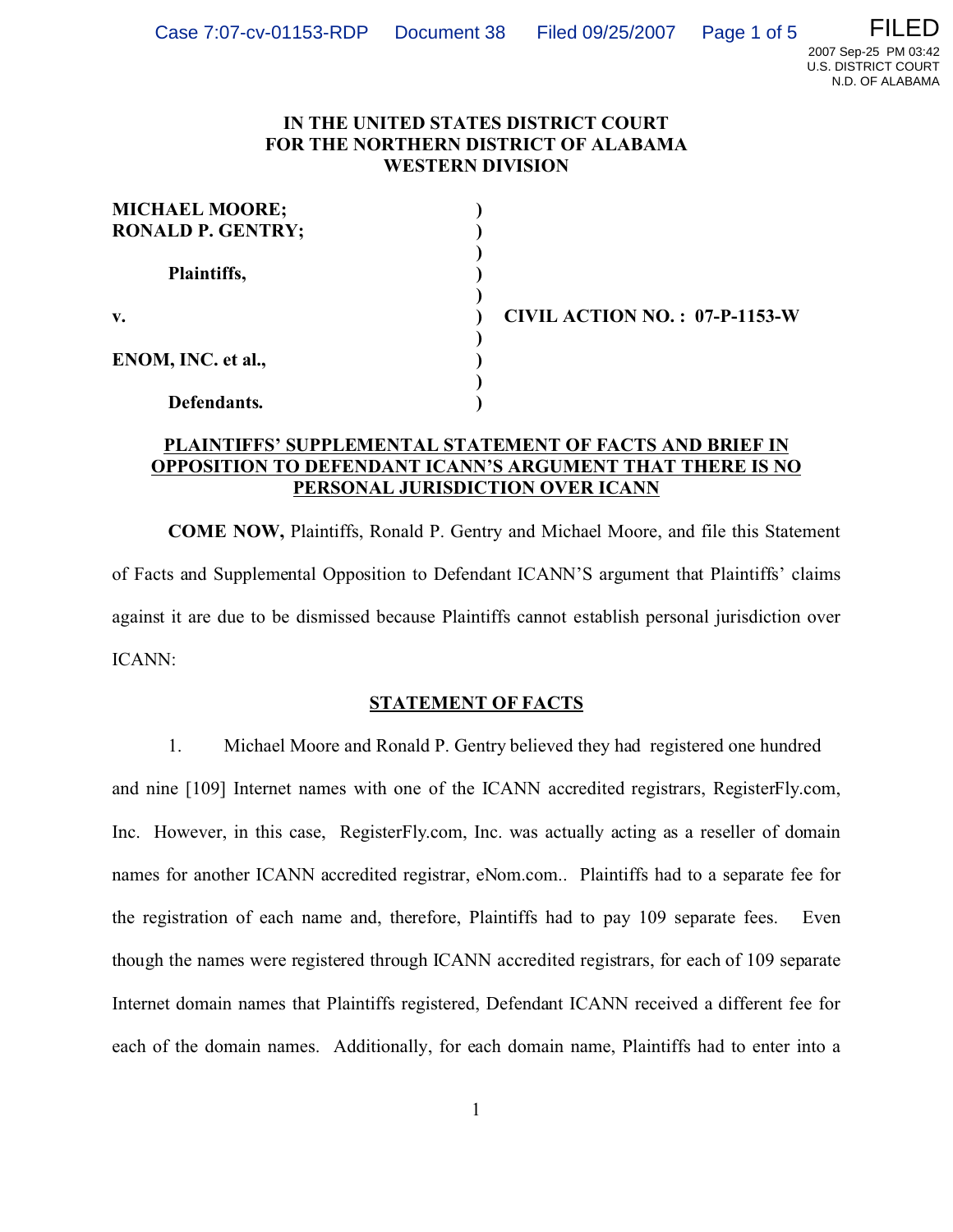### Case 7:07-cv-01153-RDP Document 38 Filed 09/25/2007 Page 2 of 5

separate agreement. Thus, there were 109 separate instances where the Plaintiffs entered that required them to submit to ICANN's Uniform Dispute Resolution Policy, Domain Transfer Agreement all of ICANN's future policies. (Registry-Registrar Agreement Ex. 1 at paragraph 5.3)(.com Registry Agreement Ex. 2 at paragraphs 7 B; 22). Furthermore, any time an Alabama citizen registers a domain name, Defendant ICANN receives a fee. (*Id).*

2. After the domain names were registered, RegisterFly.com, Inc. and/or e Nom, Inc. placed a number of charges on Plaintiff, Ronald P. Gentry's, credit card that were unauthorized and fraudulent. Plaintiffs contacted RegisterFly.com, Inc. and complained about the unauthorized charges. (See Complaint).

3. Furthermore, on November 28, 2005, in a support ticket at RegisterFly.com, Inc., Plaintiff, Michael Moore, informed RegisterFly.com, Inc., again, that it was not authorized to place any more charges upon any credit card associated with his account.

4. Despite the prior notice, from November 28, 2005 until January of 2006, RegisterFly.com, Inc. and/or e Nom, Inc. placed further, unauthorized charges on Plaintiffs' credit cards. Once again, Plaintiffs complained about these additional charges and notified that no further chargers were to be placed.

5. On or about January 9, 2006, RegisterFly.com, Inc. and/or eNom, Inc. illegally seized the 109 Internet names that Michael Moore had registered and transferred the domain names into an account owned and maintained by eNom, Inc.

6. Plaintiffs contacted Defendants, including ICANN, regarding this illegal conduct on numerous occasions. (Ex. 6-54). However, nothing was done to remedy the problem.

7. ICANN requires the registry, such as RegisterFly.com, Inc. and/or eNom, Inc., to

2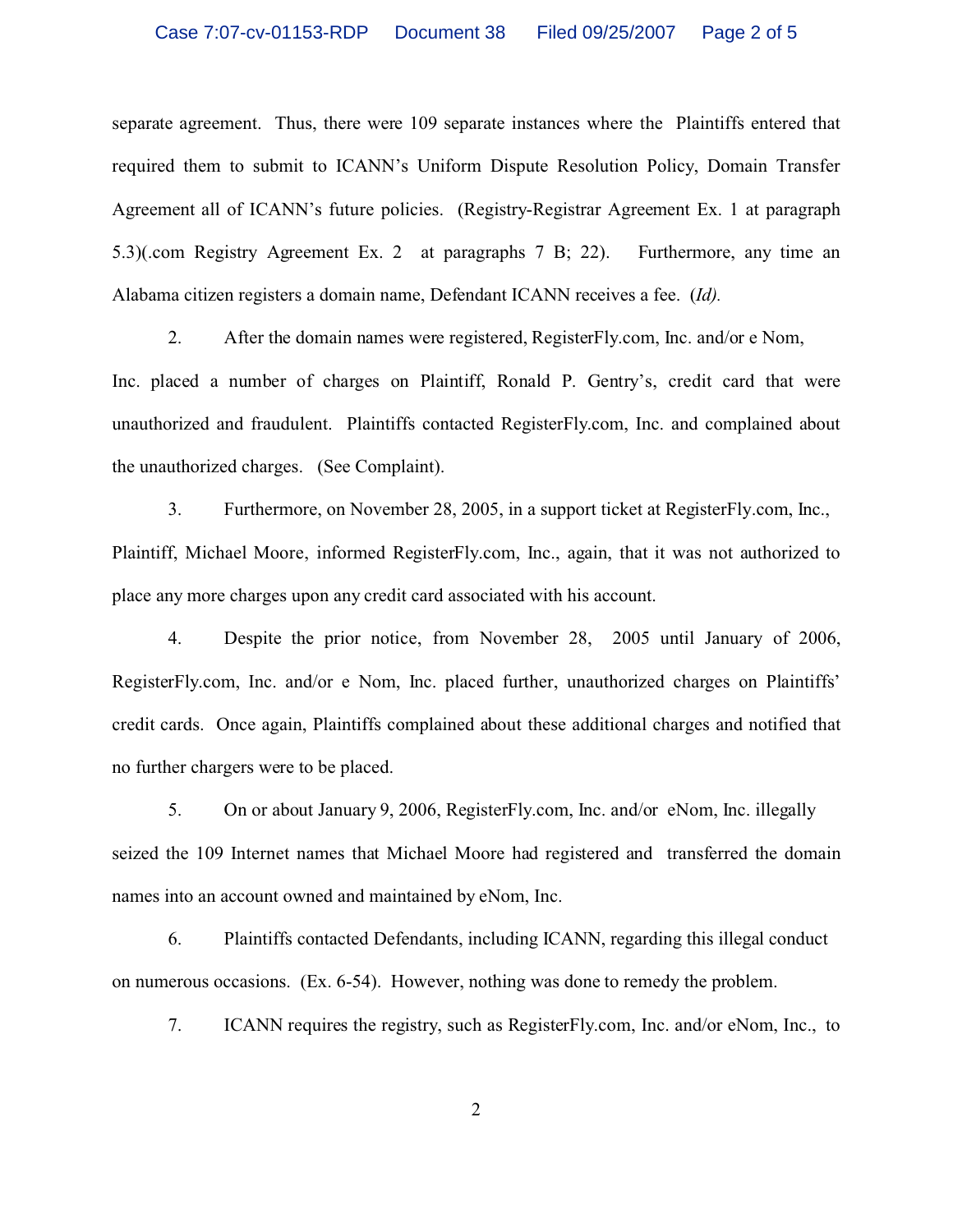## Case 7:07-cv-01153-RDP Document 38 Filed 09/25/2007 Page 3 of 5

force those who have registered domain names with them, such as Plaintiffs here, to agree to participate in the Uniform Dispute Resolution Policy. ICANN also required the registrars to make its domain name registrants agree to a Domain Transfer Agreement. Another provision in the domain name registration agreement made the registrants agree that registration was subject to all of ICANN's current and future policies and specifications.

8. Accordingly, here, there were 109 separate instances where Plaintiffs had to agree to submit any dispute that they had regarding the domain names to a Uniform Dispute Resolution Policy.

9. In addition, Plaintiffs participated in Defendant ICANN's Uniform Dispute Resolution Policy regarding one of the names that was taken from them. (Ex. 53). ICANN considered the merits of Plaintiffs' complaint and rendered a decision with regard to the complaint. (Ex. 54).

#### **ARGUMENT**

#### **A. This Court has personal jurisdiction over all Defendants, including ICANN.**

Counsel for the Plaintiffs will not repeat the arguments in its previous brief. However, contrary to arguments of ICANN's counsel, this Court has specific, personal jurisdiction over Defendant ICANN. The Due Process clause allows this Court to exercise jurisdiction over ICANN because of the contacts that it had with Alabama in this particular case and, the exercise of jurisdiction over ICANN would not offend traditional notions of fair play and substantial justice. *International Shoe Company, Inc. v. Washington*, 326 U. S. 310 (1945); *Sloss Industries Corporation v. Eurisol*, 488 F. 3d. 922 (11th Cir. 2007)**;** *McGow v. McCurry*, 412 F. 3d. 1207 (11th Cir. 2005).*Sloss Industries Corporation v. Eurisol*, 488 F. 3d. 922 (11th Cir. 2007). Here, Plaintiffs can also establish general, personal jurisdiction because there is a continuous and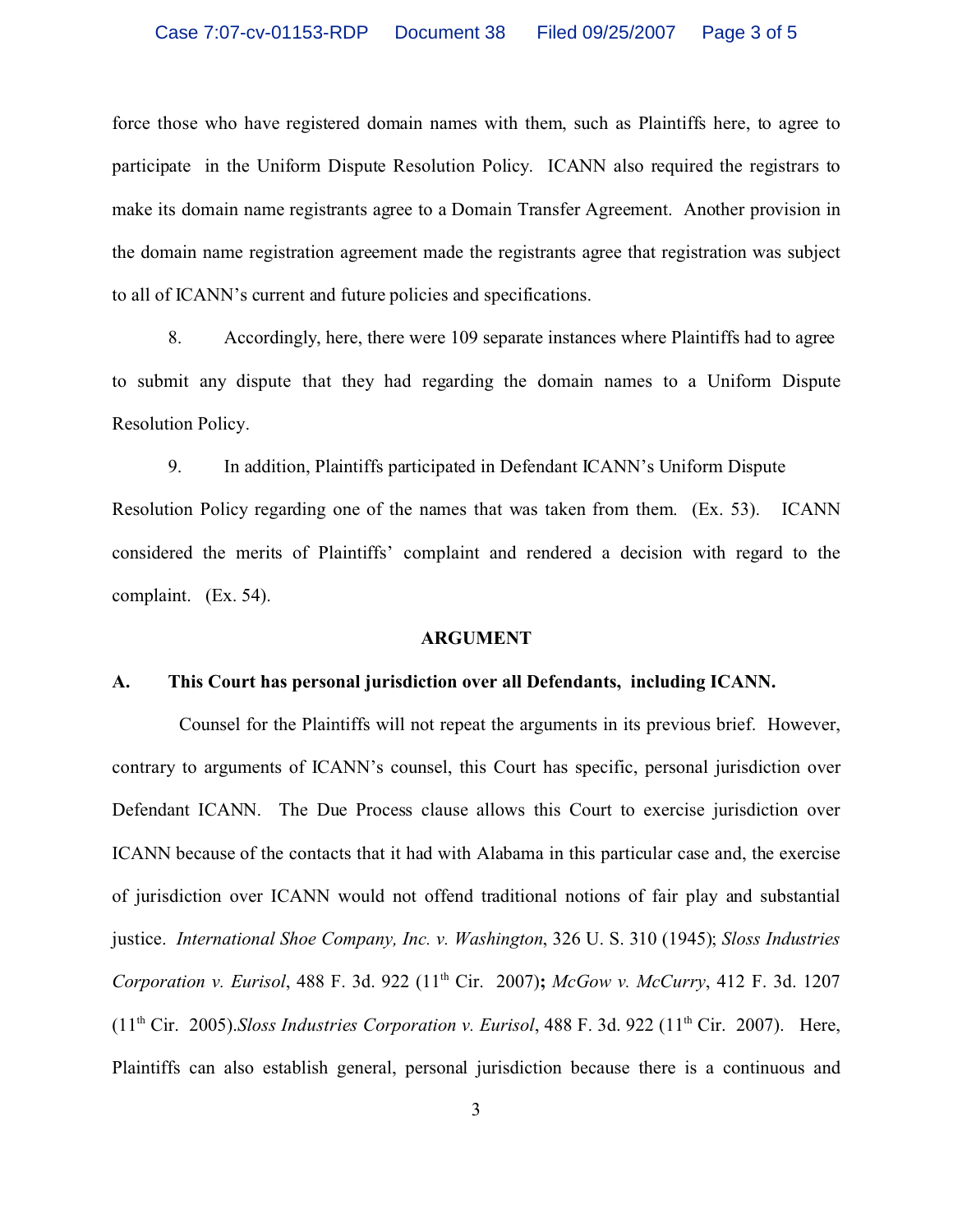systematic contact with Alabama and its citizens. *McGow v. McCurry*, 412 F. 3d. 1207 (11<sup>th</sup> Cir. 2005). *Sloss Industries Corporation v. Eurisol*, 488 F. 3d. 922 (11th Cir. 2007). Furthermore, according to the 11<sup>th</sup> Circuit, has previously held that in the event that a defendant's affidavit and the plaintiff's complaint conflict, the district court must construe all reasonable inferences in the favor of the plaintiff. *Morris v. SEE, Inc.*, 843 F. 2d. 489 (11<sup>th</sup> Cir. 1988) and *Mutual Services Insurance Company v. Frit Industries, Inc.* 358. F. 3d. 1312 (11<sup>th</sup> Cir. 2004). To conclude, RICO provides for nationwide service of process in private suits. 18 U. S. C. 1965(d). Plaintiffs are in the process of amending their RICO allegations to withstand Defendants' present motions. Accordingly, Defendant ICANN's motion to dismiss based on lack of personal jurisdiction is due to be denied.

**WHEREFORE PREMISES CONSIDERED,** Plaintiffs respectfully request this Honorable Court issue an order denying Defendants ICANN's Motion to Dismiss based on lack of personal jurisdiction.

Respectfully submitted,

S/ T. Blake Liveoak T. Blake Liveoak LIV014 Attorney for Plaintiffs

**OF COUNSEL:**

COLLINS, LIVEOAK & BOYLES, P.C. 2021 Morris Avenue, Suite 200 Birmingham, Alabama 35203 (205) 324-1834 Fax: (205) 324-1846 E-mail: TBL@clbpc.com

### **CERTIFICATE OF SERVICE**